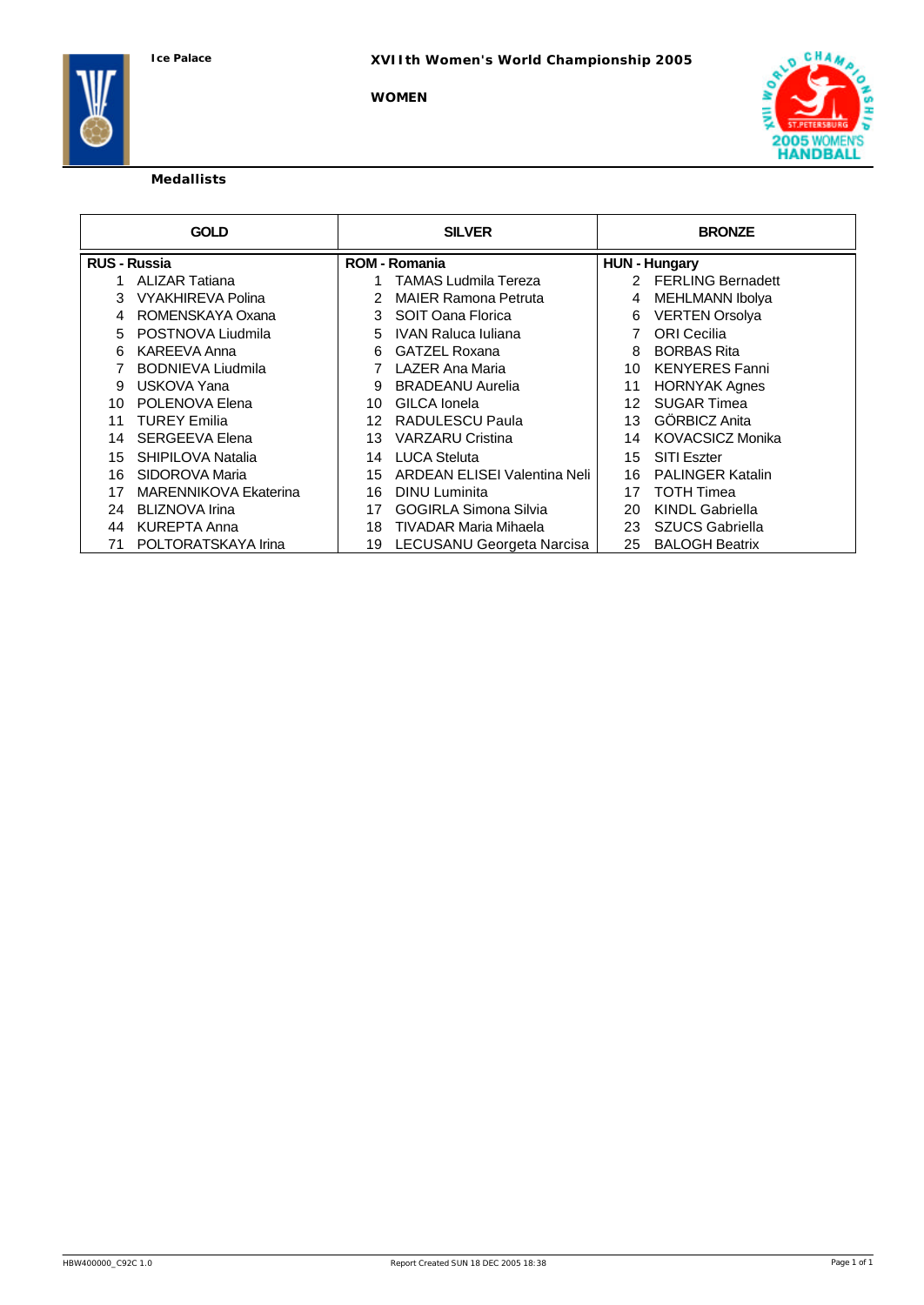**Ice Palace XVIIth Women's World Championship 2005**

**WOMEN**



# **Preliminary Round Summary**

| As of 10 DEC 2005 |  |  |  |
|-------------------|--|--|--|
|-------------------|--|--|--|

|--|--|

| Rank YRank | Team       | <b>Pts</b> | <b>MP</b> | W |   | GF  | GА  | Diff.   | Team       | RUS          | <b>NED</b> | CRO         | <b>CHN</b> | <b>JPN</b>  | URU      |
|------------|------------|------------|-----------|---|---|-----|-----|---------|------------|--------------|------------|-------------|------------|-------------|----------|
|            | <b>RUS</b> | 10         |           |   |   | 76  | 10  | 66      | <b>RUS</b> |              | $34 - 22$  | $-28$<br>29 | $36 - 20$  | $34 - 24$   | $43 - 1$ |
|            | <b>NED</b> |            |           |   |   | 145 | 123 | 22      | <b>NED</b> | $22 - 34$    |            | $29 - 27$   | $30 - 27$  | $35 - 27$   | $29 - 8$ |
|            | <b>CRO</b> |            |           |   |   | 165 | 126 | 39      | <b>CRO</b> | 29<br>$28 -$ | $27 - 29$  |             | 29<br>35   | $-30$<br>31 | 44 - 9   |
|            | CHN        |            |           |   |   | 154 | 146 |         | CHN        | $20 - 36$    | $27 - 30$  | $29 - 35$   |            | $33 - 27$   | $45 - 1$ |
|            | <b>JPN</b> |            |           |   |   | 152 | 155 | -3      | JPN        | $24 - 34$    | $27 - 35$  | $30 - 31$   | $27 - 33$  |             | -44 - 2  |
|            | URU        |            |           |   | 5 | 73  | 205 | $-1132$ | URU        | $16 - 43$    | $8 - 29$   | $9 - 44$    | $18 - 45$  | $22 - 44$   |          |

| ınk YRank | Team       | Pts | <b>MP</b> | W |   | GF  | GА  | Diff. | Team       | <b>RUS</b> | <b>NED</b>  | CRO       | <b>CHN</b>  | <b>JPN</b> | <b>URU</b> |
|-----------|------------|-----|-----------|---|---|-----|-----|-------|------------|------------|-------------|-----------|-------------|------------|------------|
|           | <b>RUS</b> | 10  |           |   |   | 76  | 110 | 66    | <b>RUS</b> |            | $34 - 22$   | $29 - 28$ | 36<br>$-20$ | $34 - 24$  | $43 - 16$  |
|           | <b>NED</b> |     |           |   |   | 145 | 123 | 22    | <b>NED</b> | $22 - 34$  |             | $29 - 27$ | $30 - 27$   | - 27<br>35 | $29 - 8$   |
| 4         | <b>CRO</b> |     |           |   | ۷ | 165 | 126 | 39    | CRO        | $28 - 29$  | 27<br>$-29$ |           | $35 - 29$   | 31<br>- 30 | $44 - 9$   |
|           | <b>CHN</b> |     |           |   |   | 154 | 146 | 8     | <b>CHN</b> | $20 - 36$  | $-30$<br>27 | $29 - 35$ |             | $33 - 27$  | $45 - 18$  |
|           | <b>JPN</b> |     |           |   | 4 | 152 | 155 | -3    | JPN        | $24 - 34$  | $27 - 35$   | $30 - 31$ | $27 - 33$   |            | $44 - 22$  |
|           | URU        |     |           |   |   | 73  | 205 | ł132  | URU        | $16 - 43$  | $8 - 29$    | $9 - 44$  | $18 - 45$   | $22 - 44$  |            |

## **Group B**

| Rank YRank | ⊤eam       | <b>Pts</b> | <b>MP</b> | W |         | GF  | GA  | Diff.   | Team       | HUN       | <b>KOR</b>  | <b>NOR</b> | <b>SLO</b> | ANG        | AUS       |
|------------|------------|------------|-----------|---|---------|-----|-----|---------|------------|-----------|-------------|------------|------------|------------|-----------|
|            | HUN        | 9          |           |   |         | 180 | .13 | 67      | HUN        |           | $-29$<br>42 | 20<br>- 18 | $27 - 27$  | 34<br>- 30 | 57<br>- 9 |
|            | <b>KOR</b> | 6          |           |   |         | 173 | 155 | 18      | <b>KOR</b> | $29 - 42$ |             | $30 - 25$  | $35 - 42$  | $35 - 32$  | $44 - 7$  |
|            | <b>NOR</b> |            |           |   |         | 155 | 12  | 43      | <b>NOR</b> | $18 - 20$ | $25 - 30$   |            | $29 - 22$  | $36 - 30$  | $47 - 1$  |
|            | <b>SLO</b> |            |           |   |         | 159 | 132 | 27      | <b>SLO</b> | $27 - 27$ | $42 - 35$   | $22 - 29$  |            | $27 - 28$  | 41<br>- 1 |
|            | ANG        |            |           |   | $\cdot$ | 167 | 140 | 27      | <b>ANG</b> | $30 - 34$ | $32 - 35$   | $30 - 36$  | $28 - 27$  |            | $47 - 8$  |
|            | AUS        |            |           |   |         | 54  | 236 | $-1182$ | <b>AUS</b> | $9 - 57$  | 14 - 44     | $10 - 47$  | $13 - 41$  | $8 - 47$   |           |

| ınk YRank | Team       | <b>Pts</b> | <b>MP</b> | W |   | GF   | GA   | Diff.   | $T$ eam    | <b>HUN</b> | <b>KOR</b> | <b>NOR</b> | <b>SLO</b> | <b>ANG</b>  | AUS         |
|-----------|------------|------------|-----------|---|---|------|------|---------|------------|------------|------------|------------|------------|-------------|-------------|
|           | <b>HUN</b> | 9          |           |   |   | 1180 | 1113 | 67      | <b>HUN</b> |            | $42 - 29$  | $20 - 18$  | $27 - 27$  | $34 - 30$   | $57 - 9$    |
| 4         | <b>KOR</b> |            |           |   |   | '173 | 155  | 18      | <b>KOR</b> | $29 - 42$  |            | $30 - 25$  | $35 - 42$  | $35 - 32$   | $44 - 14$   |
|           | <b>NOR</b> |            |           |   |   | 155  | 112  | 43      | <b>NOR</b> | $18 - 20$  | $25 - 30$  |            | $29 - 22$  | $36 - 30$   | 47<br>- 10  |
|           | <b>SLO</b> |            |           |   | ∠ | 1159 | 132  | 27      | <b>SLO</b> | $27 - 27$  | $42 - 35$  | $22 - 29$  |            | $-28$<br>27 | $-13$<br>41 |
|           | <b>ANG</b> |            |           |   | 3 | 167  | 140  | 27      | ANG        | $30 - 34$  | $32 - 35$  | $30 - 36$  | $28 - 27$  |             | $47 - 8$    |
|           | AUS        |            |           |   |   | 54   | 236  | $-1182$ | AUS        | $9 - 57$   | $14 - 44$  | $10 - 47$  | $13 - 41$  | $8 - 47$    |             |

## **Group C**

| <b>Rank YRank</b> | Team       | Pts | <b>MP</b> | W |  | GF  | GA   | Diff. | Team       | <b>DEN</b> | <b>GER</b> | BRA        | <b>AUT</b> | <b>POL</b> | CIV      |
|-------------------|------------|-----|-----------|---|--|-----|------|-------|------------|------------|------------|------------|------------|------------|----------|
|                   | <b>DEN</b> | 8   |           |   |  | 168 | 139  | 29    | <b>DEN</b> |            | $27 - 26$  | - 22<br>31 | $35 - 42$  | $33 - 28$  | $42 - 2$ |
|                   | <b>GER</b> | 8   |           |   |  | 165 | 123  | 42    | <b>GER</b> | $26 - 27$  |            | $32 - 24$  | $34 - 27$  | $33 - 21$  | $40 - 2$ |
|                   | <b>BRA</b> |     |           |   |  | 46  | 149  | -3    | <b>BRA</b> | $22 - 31$  | $24 - 32$  |            | $32 - 29$  | $34 - 31$  | $34 - 2$ |
|                   | AUT        |     |           |   |  | 158 | .147 | 11    | <b>AUT</b> | $42 - 35$  | $27 - 34$  | $29 - 32$  |            | $28 - 25$  | $32 - 2$ |
|                   | <b>POL</b> |     |           |   |  | 136 | 154  | $-18$ | <b>POL</b> | $28 - 33$  | $21 - 33$  | - 34<br>31 | $25 - 28$  |            | $31 - 2$ |
|                   | CIV        |     |           |   |  | 18  | 179  | $-61$ | CIV        | $21 - 42$  | $24 - 40$  | $26 - 34$  | $21 - 32$  | $26 - 31$  |          |

| ınk MRankl | Team       | Pts | <b>MP</b> | W |   | GF  | GА  | Diff. | Team       | <b>DEN</b> | <b>GER</b>  | <b>BRA</b> | AUT       | <b>POL</b> | CIV       |
|------------|------------|-----|-----------|---|---|-----|-----|-------|------------|------------|-------------|------------|-----------|------------|-----------|
|            | <b>DEN</b> | 8   |           | 4 |   | 168 | 139 | 29    | <b>DEN</b> |            | $27 - 26$   | $31 - 22$  | $35 - 42$ | $33 - 28$  | $42 - 21$ |
|            | <b>GER</b> | 8   |           |   |   | 165 | 123 | 42    | <b>GER</b> | $26 - 27$  |             | $32 - 24$  | $34 - 27$ | $33 - 21$  | $40 - 24$ |
| 4          | <b>BRA</b> | 6   |           |   | 2 | 146 | 149 | -3    | <b>BRA</b> | $22 - 31$  | $24 - 32$   |            | $32 - 29$ | $34 - 31$  | $34 - 26$ |
|            | <b>AUT</b> |     |           |   | 2 | 158 | 147 | 11    | <b>AUT</b> | $42 - 35$  | $-34$<br>27 | $29 - 32$  |           | $28 - 25$  | $32 - 21$ |
|            | <b>POL</b> | ົ   |           |   | 4 | 136 | 154 | $-18$ | <b>POL</b> | $28 - 33$  | $21 - 33$   | - 34<br>31 | $25 - 28$ |            | $31 - 26$ |
|            | CIV        | n.  |           |   | 5 | 118 | 179 | $-61$ | CIV        | $21 - 42$  | $24 - 40$   | $26 - 34$  | $21 - 32$ | $26 - 31$  |           |

## **Group D**

| <b>Rank YRank</b> | Team       | Pts | <b>MP</b> | W |  | GF  | GA  | Diff. | Team       | <b>ROM</b>  | <b>UKR</b> | <b>FRA</b>  | <b>MKD</b> | <b>ARG</b> | <b>CMR</b> |
|-------------------|------------|-----|-----------|---|--|-----|-----|-------|------------|-------------|------------|-------------|------------|------------|------------|
|                   | <b>ROM</b> | 10  |           |   |  | 168 | 109 | 59    | <b>ROM</b> |             | $30 - 27$  | - 26<br>28  | $29 - 22$  | $31 - 15$  | $50 - 1$   |
|                   | UKR        |     |           |   |  | 156 | 126 | 30    | <b>UKR</b> | 27<br>$-30$ |            | 32<br>$-27$ | $29 - 29$  | $34 - 17$  | $34 - 2$   |
|                   | <b>FRA</b> |     |           |   |  | 144 | 110 | 34    | <b>FRA</b> | $26 - 28$   | $27 - 32$  |             | $25 - 22$  | $33 - 1'$  | $33 - 1$   |
|                   | <b>MKD</b> |     |           |   |  | 149 | 122 | 27    | <b>MKD</b> | $22 - 29$   | $29 - 29$  | $22 - 25$   |            | $32 - 15$  | $44 - 2$   |
|                   | <b>ARG</b> |     | đ         |   |  | 79  | 150 | i-71  | <b>ARG</b> | $15 - 31$   | 17 - 34    | - 33        | $15 - 32$  |            | $21 - 2$   |
|                   | <b>CMR</b> |     |           |   |  | 103 | 182 | $-79$ | <b>CMR</b> | $19 - 50$   | $23 - 34$  | $-33$<br>7  | $24 - 44$  | $20 - 21$  |            |

| ınk YRank | Team       | <b>Pts</b> | МP | W |   | GF   | GΑ   | Diff. | Team       | <b>ROM</b> | <b>UKR</b>  | <b>FRA</b> | <b>MKD</b> | ARG          | <b>CMR</b> |
|-----------|------------|------------|----|---|---|------|------|-------|------------|------------|-------------|------------|------------|--------------|------------|
|           | <b>ROM</b> | 10         |    |   |   | 168  | 109  | 59    | <b>ROM</b> |            | $30 - 27$   | $28 - 26$  | $29 - 22$  | 31<br>15     | $50 - 19$  |
| 4         | UKR        |            |    | ີ |   | 156  | 126  | 30    | UKR        | $27 - 30$  |             | $32 - 27$  | $29 - 29$  | $34 -$       | $34 - 23$  |
|           | <b>FRA</b> |            |    |   | ∠ | '144 | l110 | 34    | <b>FRA</b> | $26 - 28$  | $27 - 32$   |            | $25 - 22$  | $33 - 11$    | $33 - 17$  |
|           | <b>MKD</b> |            |    |   |   | 1149 | 1122 | 27    | <b>MKD</b> | $22 - 29$  | $-29$<br>29 | $22 - 25$  |            | $32 -$<br>15 | $44 - 24$  |
|           | <b>ARG</b> | ົ          |    |   | 4 | 79   | 150  | $-71$ | <b>ARG</b> | $15 - 31$  | 17<br>- 34  | - 33       | $15 - 32$  |              | $21 - 20$  |
|           | <b>CMR</b> |            |    |   | 5 | 103  | 182  | $-79$ | <b>CMR</b> | $19 - 50$  | $23 - 34$   | $-33$      | $24 - 44$  | $20 - 21$    |            |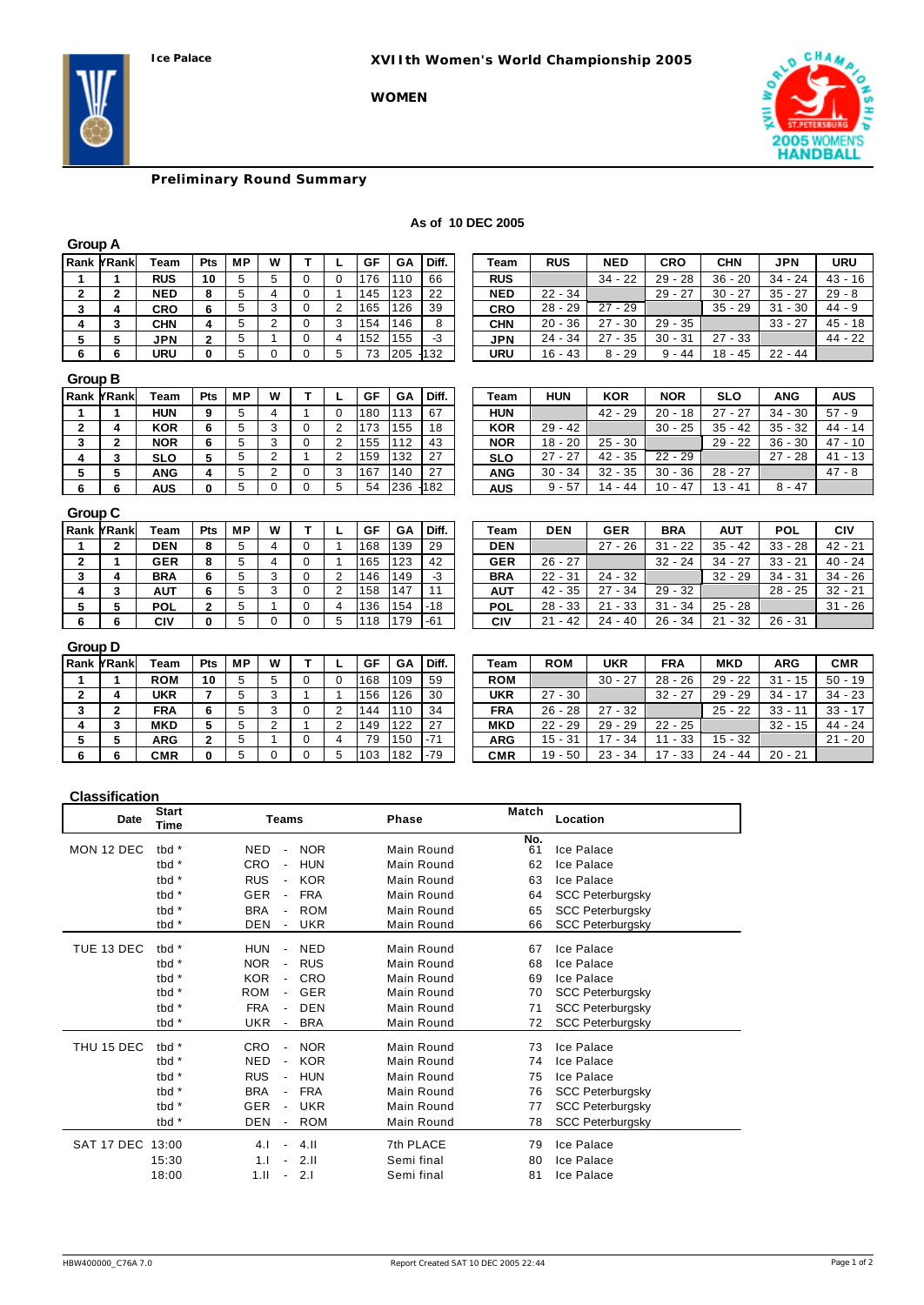**WOMEN**



# **Final Summary**

#### **As of 18 DEC 2005**

| Group I |            |     |    |   |   |   |     |     |       |
|---------|------------|-----|----|---|---|---|-----|-----|-------|
| Rank    | Team       | Pts | МP | W |   |   | GF  | GA  | Diff. |
|         | <b>RUS</b> | 10  | 5  | 5 | 0 | 0 | 156 | 132 | 24    |
| 2       | <b>HUN</b> | 8   | 5  | 4 | 0 |   | 159 | 138 | 21    |
| 3       | <b>NED</b> | 5   | 5  | 2 |   | 2 | 140 | 154 | -14   |
|         | <b>KOR</b> | 4   | 5  | 2 | 0 | 3 | 150 | 162 | $-12$ |
| 5       | <b>NOR</b> | 3   | 5  |   |   | 3 | 132 | 131 |       |
| 6       | <b>CRO</b> | 0   | 5  | 0 | 0 | 5 | 140 | 160 | $-20$ |

| Rank | ™eam       | Pts | <b>MP</b> | W |   | GF  | GA  | Diff. | Team       | <b>RUS</b> | HUN       | <b>NED</b>  | <b>KOR</b>  | <b>NOR</b> | CRO       |
|------|------------|-----|-----------|---|---|-----|-----|-------|------------|------------|-----------|-------------|-------------|------------|-----------|
|      | <b>RUS</b> | 10  |           |   |   | 156 | 132 | 24    | <b>RUS</b> |            | $35 - 33$ | 34<br>- 22  | $32 - 27$   | $26 - 22$  | $29 - 28$ |
|      | HUN        |     |           |   |   | 159 | 138 | 21    | HUN        | $33 - 35$  |           | 37<br>$-30$ | $42 - 29$   | $20 - 18$  | $27 - 26$ |
|      | NED        |     |           |   |   | 140 | 154 | $-14$ | <b>NED</b> | $22 - 34$  | $30 - 37$ |             | $29 - 26$   | $30 - 30$  | $29 - 27$ |
|      | KOR        |     |           |   | 3 | 150 | 162 | $-12$ | <b>KOR</b> | $27 - 32$  | $29 - 42$ | $26 - 29$   |             | $30 - 25$  | $38 - 34$ |
|      | NOR        |     |           |   | ঽ | 132 | 131 |       | <b>NOR</b> | $22 - 26$  | $18 - 20$ | $30 - 30$   | $25 - 30$   |            | $37 - 25$ |
|      | CRO        | n   |           |   | 5 | 140 | 160 | $-20$ | CRO        | $28 - 29$  | $26 - 27$ | 27<br>$-29$ | $-38$<br>34 | $25 - 37$  |           |

#### **Group II**

| -----        |            |     |    |   |   |     |     |       |            |            |            |             |             |            |
|--------------|------------|-----|----|---|---|-----|-----|-------|------------|------------|------------|-------------|-------------|------------|
| Rank         | Team       | Pts | МP | W |   | GF  | GA  | Diff. | Team       | <b>ROM</b> | <b>DEN</b> | <b>GER</b>  | <b>BRA</b>  | <b>UKR</b> |
|              | <b>ROM</b> | 10  |    | 5 |   | 163 | 141 | 22    | <b>ROM</b> |            | $33 - 29$  | 37<br>$-26$ | $35 - 33$   | $30 - 27$  |
| $\mathbf{2}$ | <b>DEN</b> |     |    | 3 |   | 137 | 128 | 9     | <b>DEN</b> | $29 - 33$  |            | 27<br>$-26$ | $-22$<br>31 | $28 - 28$  |
| 3            | <b>GER</b> |     |    | 3 |   | 145 | 140 | 5     | <b>GER</b> | $26 - 37$  | $26 - 27$  |             | $32 - 24$   | $29 - 26$  |
| -4           | <b>BRA</b> | 4   |    |   |   | 147 | 153 | -6    | <b>BRA</b> | $33 - 35$  | $22 - 31$  | $24 - 32$   |             | $33 - 32$  |
| 5            | UKR        |     |    |   |   | 145 | 147 | $-2$  | UKR        | $27 - 30$  | $28 - 28$  | $26 - 29$   | $32 - 33$   |            |
| -6           | <b>FRA</b> |     |    |   | 5 | 121 | 149 | $-28$ | <b>FRA</b> | $26 - 28$  | $19 - 22$  | 26 - 32     | $23 - 35$   | $27 - 32$  |
|              |            |     |    |   |   |     |     |       |            |            |            |             |             |            |

| Rank | Team       | Pts | <b>MP</b> | W       |   | GF  | GA  | Diff. | Team       | <b>ROM</b> | <b>DEN</b> | <b>GER</b>      | <b>BRA</b>  | <b>UKR</b> | <b>FRA</b> |
|------|------------|-----|-----------|---------|---|-----|-----|-------|------------|------------|------------|-----------------|-------------|------------|------------|
|      | <b>ROM</b> | 10  |           | 5       |   | 163 | 141 | 22    | <b>ROM</b> |            | $33 - 29$  | $-26$<br>37     | $35 - 33$   | $30 - 27$  | $28 - 26$  |
|      | DEN        |     |           | ີ<br>×. |   | 137 | 128 | 9     | <b>DEN</b> | $29 - 33$  |            | 27<br>$-26$     | $-22$<br>31 | $28 - 28$  | $22 - 19$  |
|      | <b>GER</b> | 6   |           | ີ       |   | 145 | 140 | 5     | <b>GER</b> | $26 - 37$  | $26 - 27$  |                 | $32 - 24$   | $29 - 26$  | $32 - 26$  |
|      | <b>BRA</b> |     |           | ົ       | 3 | 147 | 153 | -6    | <b>BRA</b> | $33 - 35$  | $22 - 31$  | $24 - 32$       |             | $33 - 32$  | $35 - 23$  |
|      | UKR        |     |           |         | 3 | 145 | 147 | $-2$  | UKR        | $27 - 30$  | $28 - 28$  | $26 -$<br>$-29$ | $32 - 33$   |            | $32 - 27$  |
|      | <b>FRA</b> | 0   |           |         | 5 | 21  | 149 | $-28$ | <b>FRA</b> | $26 - 28$  | $19 - 22$  | $26 - 32$       | $23 - 35$   | $27 - 32$  |            |

## **Classification**

| <b>Date</b> | <b>Start</b><br>Time | <b>Teams</b>                               |            | <b>Phase</b> | Match<br>No. | Result    |
|-------------|----------------------|--------------------------------------------|------------|--------------|--------------|-----------|
| MON 12 DEC  | 17:00                | <b>CRO</b>                                 | <b>HUN</b> | Main Round   | 62           | $26 - 27$ |
|             | 17:00                | <b>GER</b><br>$\overline{\phantom{a}}$     | <b>FRA</b> | Main Round   | 64           | $32 - 26$ |
|             | 19:00                | <b>RUS</b>                                 | <b>KOR</b> | Main Round   | 63           | $32 - 27$ |
|             | 19:00                | <b>BRA</b>                                 | <b>ROM</b> | Main Round   | 65           | $33 - 35$ |
|             | 21:00                | <b>DEN</b><br>$\overline{\phantom{a}}$     | <b>UKR</b> | Main Round   | 66           | $28 - 28$ |
|             | 21:10                | <b>NED</b><br>$\overline{\phantom{a}}$     | <b>NOR</b> | Main Round   | 61           | $30 - 30$ |
| TUE 13 DEC  | 17:00                | <b>KOR</b>                                 | <b>CRO</b> | Main Round   | 69           | $38 - 34$ |
|             | 17:00                | <b>ROM</b>                                 | <b>GER</b> | Main Round   | 70           | $37 - 26$ |
|             | 19:00                | <b>HUN</b><br>$\qquad \qquad \blacksquare$ | <b>NED</b> | Main Round   | 67           | $37 - 30$ |
|             | 19:00                | <b>UKR</b><br>$\overline{\phantom{a}}$     | <b>BRA</b> | Main Round   | 72           | $32 - 33$ |
|             | 21:00                | <b>FRA</b>                                 | <b>DEN</b> | Main Round   | 71           | $19 - 22$ |
|             | 21:10                | <b>NOR</b>                                 | <b>RUS</b> | Main Round   | 68           | $22 - 26$ |
| THU 15 DEC  | 17:00                | <b>NED</b><br>$\overline{\phantom{a}}$     | <b>KOR</b> | Main Round   | 74           | $29 - 26$ |
|             | 17:00                | <b>BRA</b>                                 | <b>FRA</b> | Main Round   | 76           | $35 - 23$ |
|             | 19:00                | <b>RUS</b><br>$\qquad \qquad \blacksquare$ | <b>HUN</b> | Main Round   | 75           | $35 - 33$ |
|             | 19:00                | <b>GER</b>                                 | <b>UKR</b> | Main Round   | 77           | $29 - 26$ |
|             | 21:00                | <b>DEN</b><br>$\overline{\phantom{a}}$     | <b>ROM</b> | Main Round   | 78           | $29 - 33$ |
|             | 21:10                | CRO                                        | <b>NOR</b> | Main Round   | 73           | $25 - 37$ |
| SAT 17 DEC  | 13:00                | <b>KOR</b><br>$\qquad \qquad \blacksquare$ | <b>BRA</b> | 7th PLACE    | 79           | $28 - 29$ |
|             | 15:30                | <b>ROM</b><br>$\qquad \qquad \blacksquare$ | <b>HUN</b> | Semi final   | 81           | $26 - 24$ |
|             | 18:00                | <b>RUS</b>                                 | <b>DEN</b> | Semi final   | 80           | $31 - 24$ |
| SUN 18 DEC  | 12:00                | <b>NED</b>                                 | <b>GER</b> | 5th PLACE    | 82           | $28 - 26$ |
|             | 14:30                | <b>DEN</b>                                 | <b>HUN</b> | 3rd PLACE    | 83           | $24 - 27$ |
|             | 17:00                | <b>RUS</b>                                 | <b>ROM</b> | Final        | 84           | $28 - 23$ |

## **Final Standings**

| Medal  |    | Rank Team                |
|--------|----|--------------------------|
| Gold   | 1  | RUS - Russia             |
| Silver | 2  | ROM - Romania            |
| Bronze | 3  | <b>HUN - Hungary</b>     |
|        | 4  | <b>DEN - Denmark</b>     |
|        | 5  | <b>NED - Netherlands</b> |
|        | 6  | <b>GER - Germany</b>     |
|        | 7  | <b>BRA - Brazil</b>      |
|        | 8  | KOR - Korea              |
|        | 9  | <b>NOR - Norway</b>      |
|        | 10 | UKR - Ukraine            |
|        | 11 | CRO - Croatia            |
|        | 12 | <b>FRA - France</b>      |
|        | 13 | <b>AUT - Austria</b>     |
|        | 14 | SLO - Slovenia           |